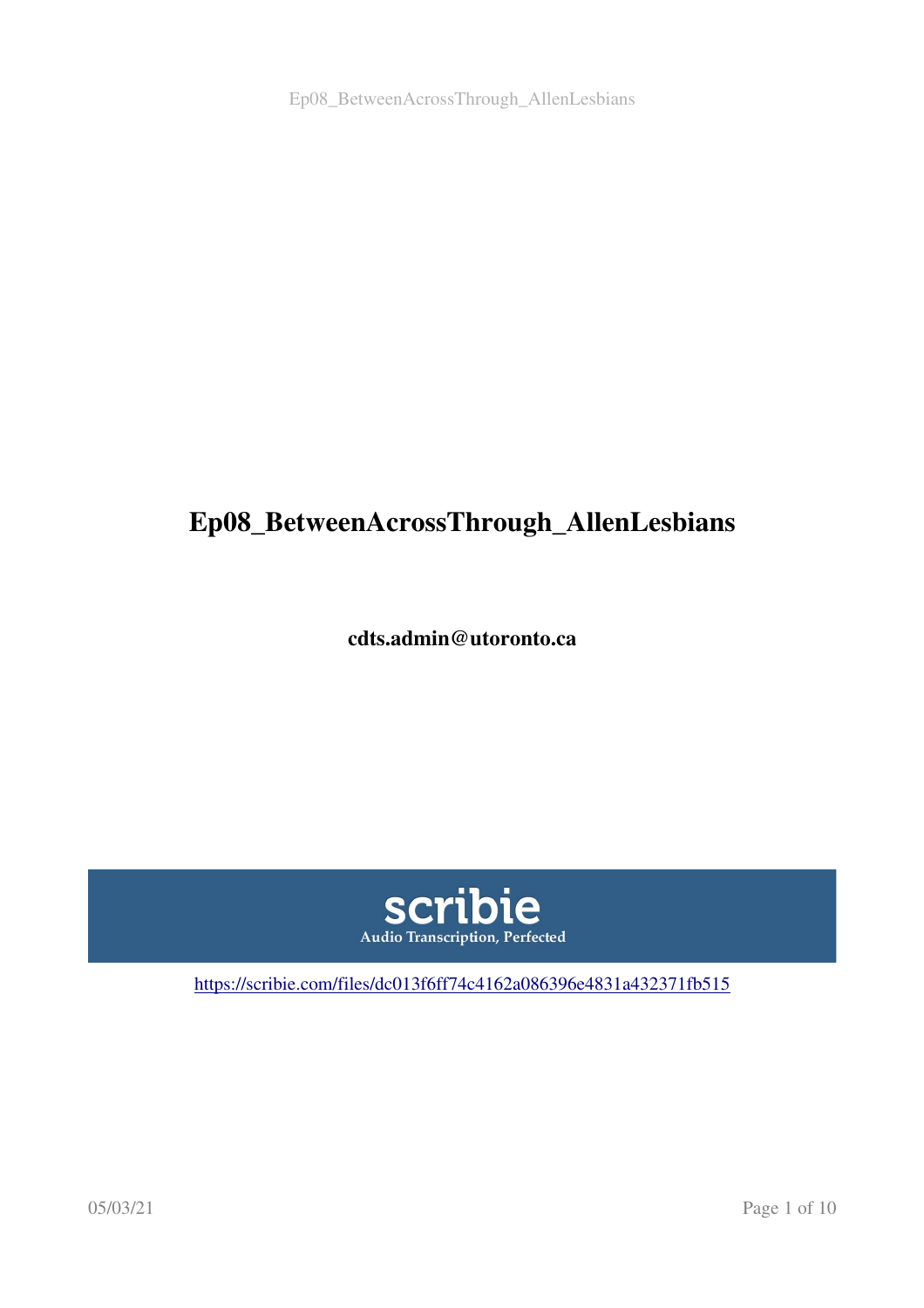[music]

# 00:04 Yana Romero: You're listening to Between, Across and Through.

[music]

00:22 YR: You've heard the anthem, "We Are Born This Way." It's a strong North American declaration of sexual freedom, but not everywhere in this planet is this how people experience the world. There are places where masculinity and femininity, where active sexuality and passive sexuality, where pillow queens and pleasure tops, all mix, blurring the lines of how we understand the embodiment of sexuality. Today, Professor Kevin Lewis O'Neil, Director of the Centre for Diaspora and Transnational Studies, speaks to Professor Andrea Allen from the University of Toronto. They'll discuss how the intersection of socio-economic backgrounds, gender and race shape the embodiment of lesbian relationships in Brazil. Please join us as we travel between, across and through.

01:16 Kevin Lewis O'Neill: Hi, I'm Professor Kevin Lewis O'Neil, and I'm joined by Professor Andrea Allen. Thank you for being here. Andrea, what is tribidism?

01:23 Andrea Allen: Tribidism is the idea of women engaging in sexual activities that involve a genital to genital contact, or genital to body contact, whether thigh, leg, arm, buttocks, any type of sexual contact that involves genital to body sexual behaviors.

01:44 KO: And why is that important to study?

01:46 AA: Well, frankly, throughout the academic research about sexual activity between women, oftentimes tribidism or focus on genital to genital or genital to body contact is not the focus of much research. So for my study I was interested in the course of discovering women's sexual activities, and this was one of the sexual activities that women discussed. And as I was conducting background research about this, I read other authors, for example, Jack Halberstam, who discussed the idea of the tribad and how the tribad has been lost in history, that this... First, this idea of the tribad was a woman who was the focal point of much consternation and castigation as opposed to her fem partner, because the tribad was seen as the one who was what we would call the female homosexual of her day.

02:39 KO: And in your research, you speak a great deal about people identifying as intengida, what is that?

02:46 AA: An intengida is a woman who identifies as basically non-heterosexual. So, intengida comes from the Portuguese word intendere which means to know. So, one could translate intengida as to be in the know. So an intengida is someone who is a non-heterosexual woman, identifies with non-heterosexuality, and engages oftentimes in female same-sex relationships, as well as at times can also participate in bi-sexual relationships.

**03:15 KO:** Is it an empowering term to be in the know, as opposed to being known?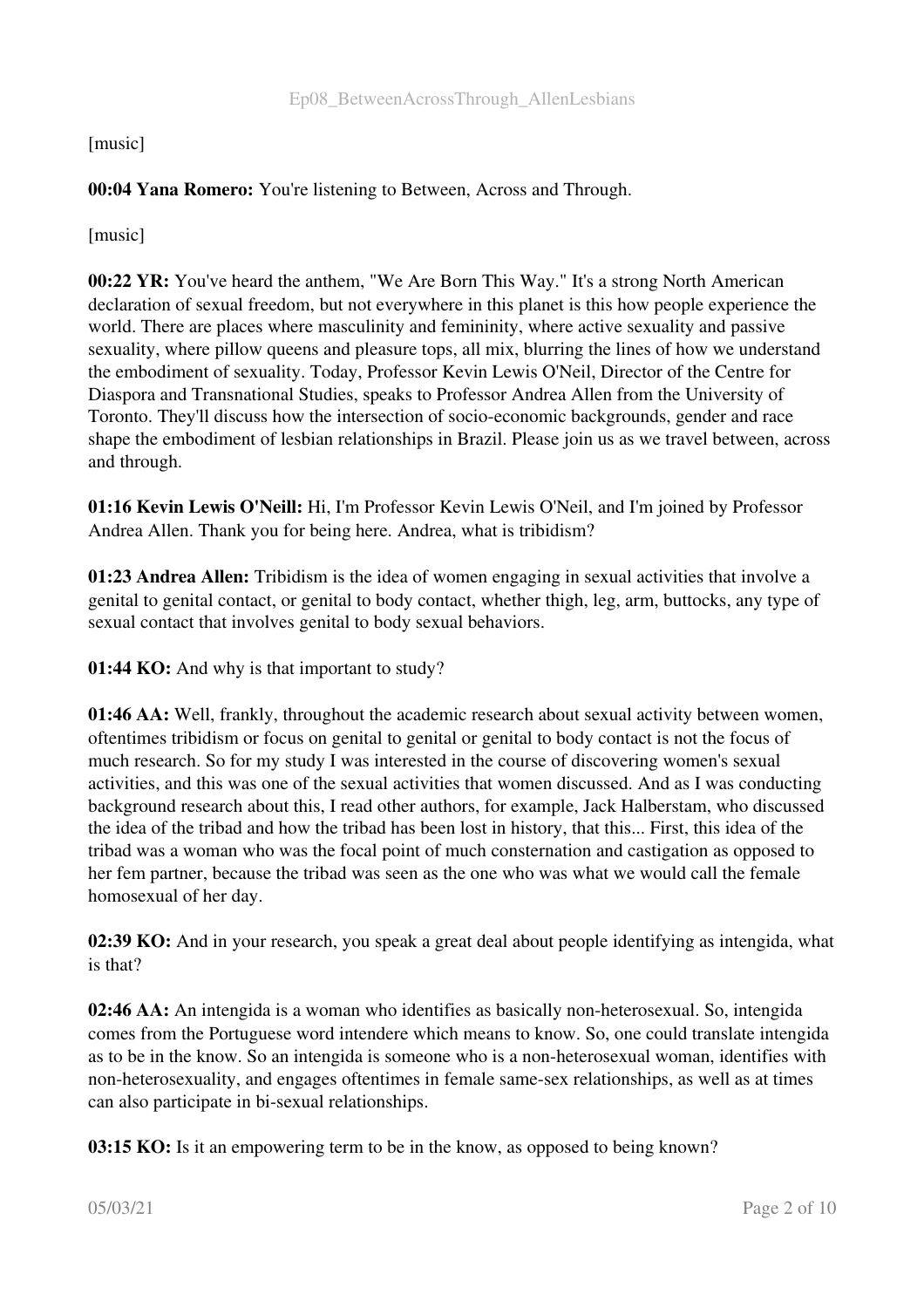03:21 AA: I think intengida is a word that is less often used now than it was used within, I would say, in the 60s and the 70s. Nowadays I would see most women who engage in same-sex sexual activities identify as lesbian women. But you will find older women, women who are in their 40s and 50s and older, who will identify with this idea of intengida, because intengida is someone who's in the know meaning, that you are aware of other women who who may be like you. You're in the know and almost like you're in on a secret.

03:55 KO: Wow. And what's so provocative about your research in Brazil is that it presents a vocabulary and coordinates for sexuality that often seem very different than the ones we have in North America. How does it fit this, to be in the know, fit or doesn't fit with what we understand in North America about sexuality, even the very popular idea of being born a certain way.

04:19 AA: I think within a North American and European context, there oftentimes is a focus on sexual identity over sexual activities and behaviors. So for example, within Brazil and Latin American contexts, alongside notions of sexual identity, you have a focus on sexual behavior. So, if you are the person who is in the active sexual penetrative position within a sexual encounter, you're considered to be the dominant position, and this position always already is a masculine position that is inhabited by men, while the passive sexual position is someone who is being penetrated in a sexual encounter, it's considered the feminine position. And this is a position that can be occupied by both women and men. And this understanding of sexuality is less of a focus on one's understanding of self being tied to your sexual desires and behavior, and your identity is not tied to your sexual behavior. So this notion of sexual identity is not a universal notion that depending upon the culture and the context, and even within the North American context opined on the community, there's less focus on sexual identity and more focus on what position you're in, in a sexual encounter. So it's more about what you are doing, than who you are doing.

05:40 KO: And this kind of tension between doing and being seems to be an important tension in your own research when you are completing interviews and field work with lesbian communities in Brazil. What's this active-passive sexuality? How does it relate to the femininity and masculinity of lesbian relationships?

06:00 AA: I think for many of the women that I interviewed and encountered in Brazil, oftentimes they were aware of this active sexual paradigm, because that has been the predominant sexual paradigm within Brazilian society. But many of them, I would say, I think in their thinking, have moved beyond this paradigm and now focus on sexual identity, that as lesbian women they can encounter other women, they can encounter them in sexual activities and they can both inhabit the active as well as passive sexual position. And of course, when talking about female same-sex sexual behavior, active and passive sexuality does not have the same connotations than when you're talking about sexual activity within a heterosexual encounter. Because who is the penetrated, who is the penetrator, those lines become blurred and are ambiguous within sexual contact between cisgender women.

07:00 KO: Your field work in Brazil really brings some of these more conceptual points to light, ethnographically, when you introduce some of your inner lockers like Roberta. Who was Roberta?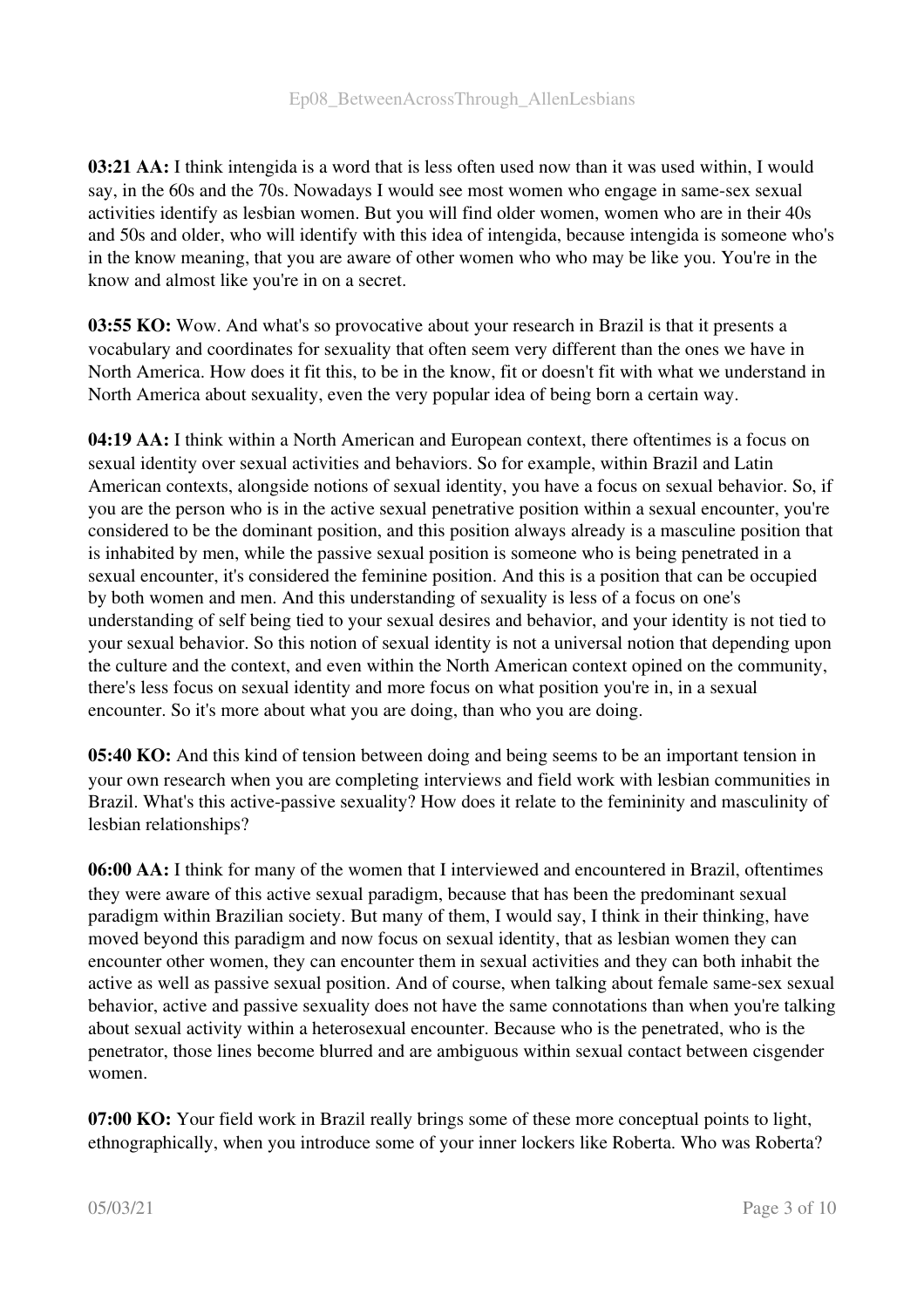07:08 AA: Roberta was a fascinating woman because she definitely blurred the lines between notions of active and passive sexuality. And she was fully aware of how she was engaging in that time's transgressing sexual as well as racial norms. Roberta was a woman who, when I met her, she was in her 40s. She was a dark-skinned, heavy-set woman who at the time was unemployed. In the past she had been employed in different working class jobs. She was a janitor, she had also been employed as a childcare provider. And for her, she identified herself as a woman, but also as someone who had a masculine gender identity. And focusing on her masculinity was very important. And one way in which she was able to display her masculinity, and display it in a way that combated racism as well as sexism, was through engaging publicly, engaging in romantic relationships with white women and light-skinned women.

08:15 AA: And she even said to me once that it was impressive for her to walk around the neighborhood with a loira, which basically is a blonde woman, but it could be a light-skinned woman. So even though she was a dark-skinned woman who was not a heterosexual man, or a cisgender man, she still could, as she said, pegue, which means to get, she could still get a loira. That's what she said. And so it was fascinating to me when she said this, because she was fully aware of the racial and sexual dynamics and the gender dynamics, and how by parading around with loiras she was able to demonstrate her masculine prowess, which is what she was doing. So even though she did not have a penis, she still was able to pegue, she was still able to get a loira. Yet on the other hand, she was of the women who I spoke with who I had greatly identified with masculinity. She was the most open to all sexual activities, whether they would be included under active sexual behavior or passive sexual behavior. Because in the moment, the fire and the heat of sexual desire and sexual pleasure, what was most important for her. So she straddled the lines between, I wouldn't say masculinity and femininity, but masculinity and non-masculine pleasures.

09:33 KO: And so then the public parading or the performance of it, could you tell us a little more about how that codes as masculine, or how that becomes a performance of masculinity?

09:43 AA: Well, the very fact that she was able to walk around with loiras, she was able to walk around with women who... And most of these women who she had romantic relations with were women who identified or could be identified as heterosexual women. So that was another get for her. Not only was she engaged in romantic relationships with women, and light-skinned women or white women, these were women who had men at home. So walking around the neighborhood where other men, 'cause she identified herself with masculine gender identity, walking around the neighborhood with other men, they could see her and they could see that she was in essence a competitor. Not only was she a competitor, but that she was winning.

10:24 KO: Yes, and she was quite successful in this competition.

#### 10:26 AA: Yes.

10:28 KO: You also interviewed a woman named Falana. What was she like?

10:33 AA: Falana also was very fascinating, because of the people that I interviewed, she was very analytical about her sexual or romantic choices. And while these choices may not have been the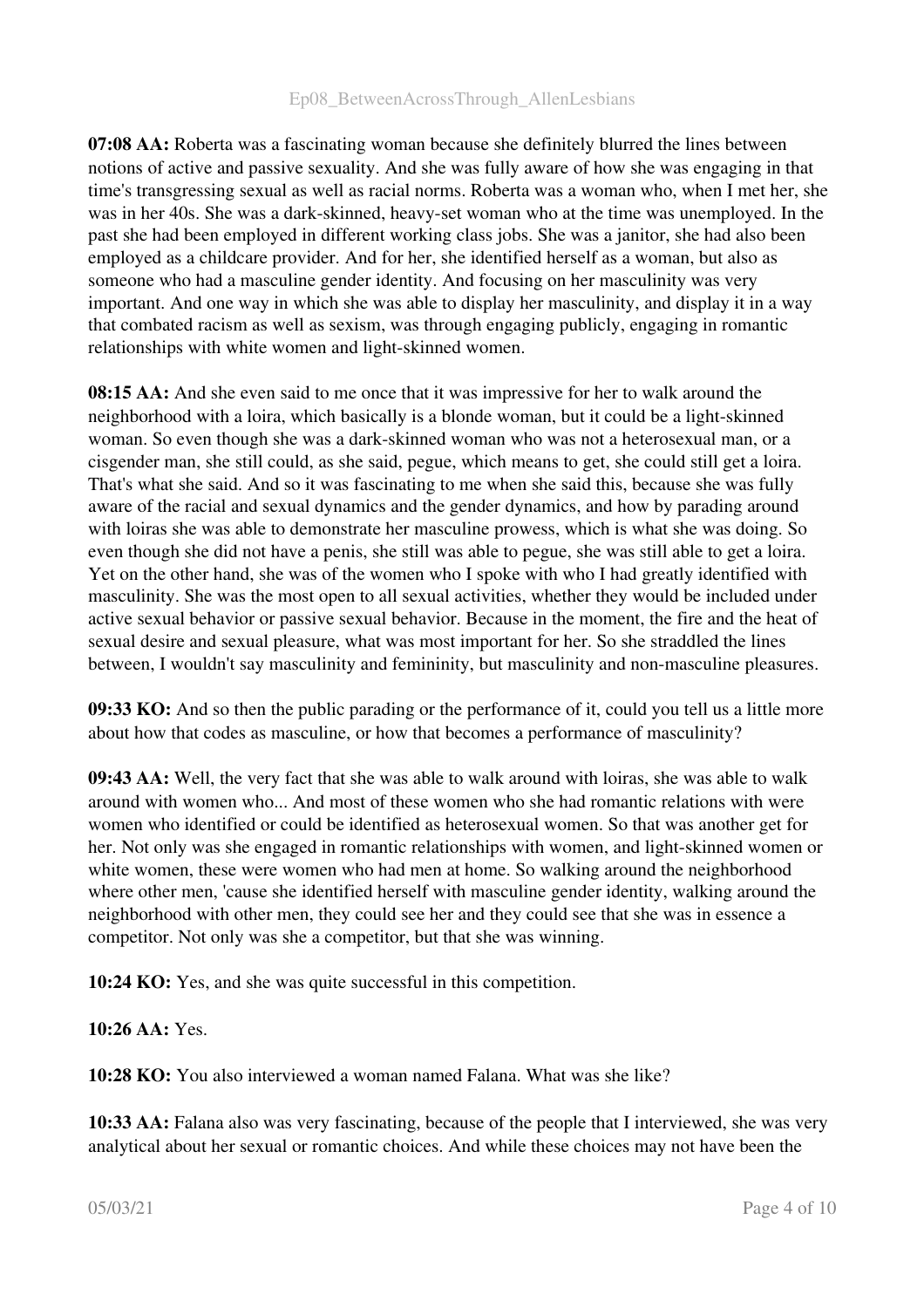most ethical choices, because she engaged in extra-relational activities and did not tell her wife, she was fully aware of those ramifications, and she had justifications for her activities. Falana was a woman who had a master's degree in psychology, and she also was interested in psychoanalysis and she specifically told me this. And so first she was very interested in interrogating her sexual activities and choices, and she was able to justify her extra-relational activities. And this... When I was conducting my interviews, I tried not to use the word cheating because I didn't wanna give a moral valence to my questions, so I would ask women, I would use the wordy phrase extrarelational activities, sexual activities, which is wordy, but I wanted to refrain from asking moralistic questions. Because the word for cheating in Portuguese is traição, which means betrayal, which is very hardcore.

11:44 KO: Well, even cheating is quite strong but betrayal is...

11:47 AA: Betrayal, yes.

11:48 KO: Shoots to a conclusion.

11:50 AA: So I would ask her about her extra-relational sexual activities and she said, "Well, I treat my wife with such care, affection and compassion that if she doesn't know about these activities I have, then that's okay, because I still treat her very well." But even though she thought that she treated her wife well, she didn't think her wife treated her well in several ways. One way was because she did not think her wife provided her with sexual satisfaction, because her wife was a masculine woman, and typically masculine women are seen as the active partners within and outside the bedroom, or her wife was typically passive in the bedroom in terms of sexual activities. And Falana was someone who liked to be both active and passive in her sexual choices, so she was dissatisfied with her wife, who was white and had more wealth than Falana did. And because of this dissatisfaction I think she was able to justify her sexual activities. Additionally, she was dissatisfied with her wife because she thought her wife did not treat her well. At times, her wife wanted her to cater to her, all of her whims and her desires, and she didn't think her wife fully took care of her in a way that she took care of her wife.

13:12 KO: It's an extraordinary study of activity and passivity or in these kind of intimate relationships. I'm also really interested in your place in the study being a certainly a trained ethnographer and as you say, with trying to find alternative ways of saying betrayal or cheating, trying to maintain a value-neutral positioning, but these interlocutors oftentimes, it seems told you a number, a very intimate personal secrets, your whole research depends on that kind of sharing and intimacy. How did you maintain that or established those relationships?

13:48 AA: One way I think I was able to do that was I was able to talk to people about my own experiences. I'm married and I have a wife. I would talk to them about our wedding and I even showed some people our pictures and I think for me sharing with people my experiences and I oftentimes would meet with people more than once, so it wasn't like I would interview them, and then the first time I met them. Typically, I would meet them within a social gathering or a social event and then I would tell them about my research, I would explain to them what I was interested in interviewing them about. And then we would set up a first interview and the first interview would go over basic demographic information. I would ask them questions about race, sexuality,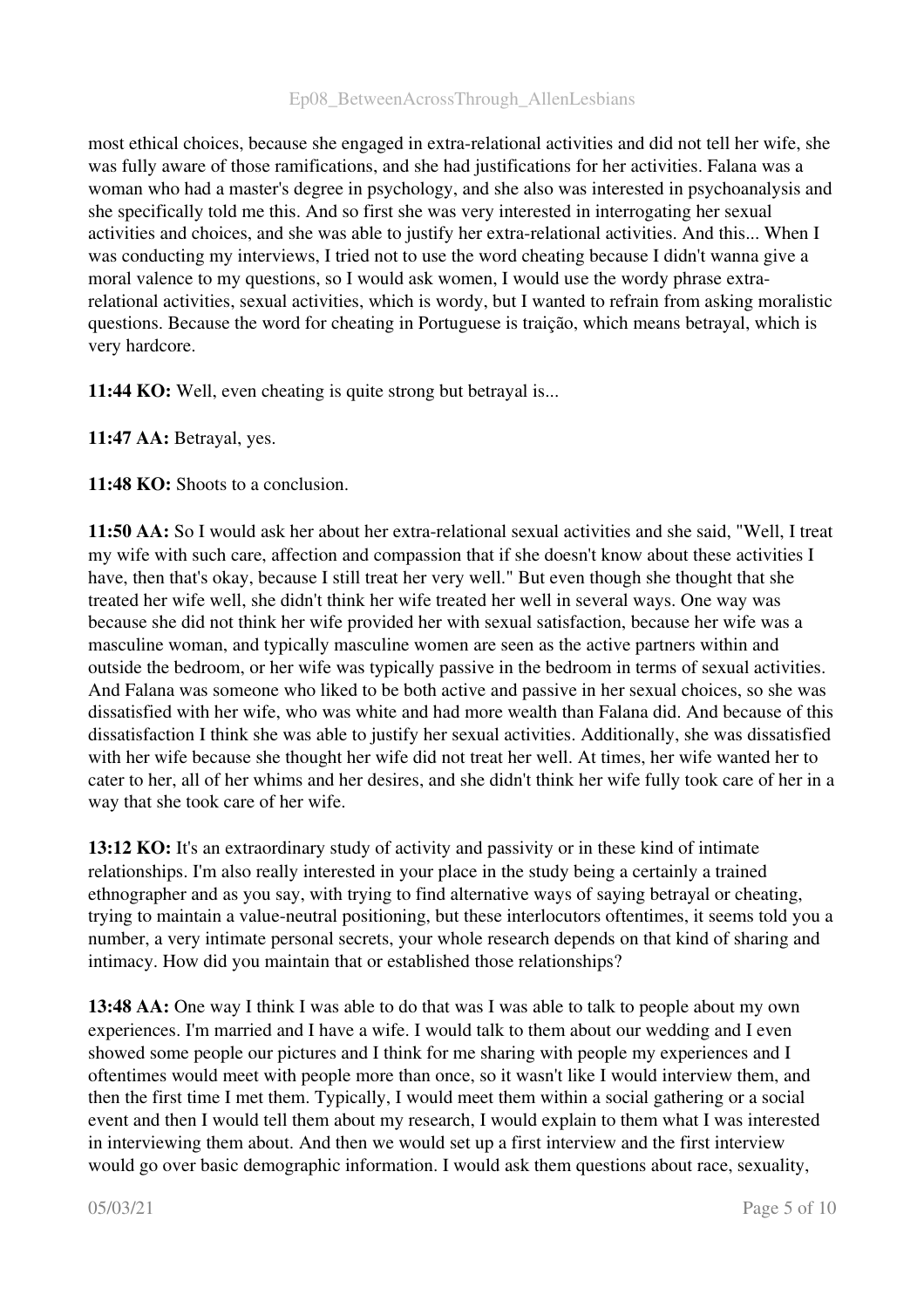nationalism in Brazil. And then in the second interview, I would ask the more intimate questions. This was typically what I did for most of my interviews. And I think I was able to establish a great rapport with different people. And one way I think I was able to demonstrate this rapport is that typically after I would interview people, I would ask them if they had any questions for me.

14:53 AA: And the number one question people had for me was they wanted to know if I ever cheated on my wife. That was the number one question. And so for me, I included this in my book because I thought it was important ethnographic point to demonstrate that although many of these people throughout the interviews they would discuss the value of sexual fidelity, the reality of their expectations clash with the reality of their sexual desires and their sexual passions and I thought this was demonstrated in this popular question for me. And when I would explain to them that my wife and I, we decided to be faithful to each other, oftentimes they express surprise. One person even asked me if I ever... Well, what about just kissing someone? And I said, no, we have decided that we are going to be faithful to each other. And so I think this was just a way to this question. And this interest was a demonstration of not necessarily how I'm an outlier, but people were curious about me and my romantic dealings I guess, in Brazil.

16:01 KO: Sure. When it's also a good example of the kind of emotional reciprocity that makes field work possible this kind of research 'cause the conversations you were ultimately able to have with Falana about her partner... Is it Diana?

## 16:14 AA: Yes.

16:15 KO: How would she have felt if Diana cheated on her, on Falana?

16:20 AA: Oh, she would not have stood for that because in her mind, she was in the masculine position. And that she was the active romantic partner even though she did not identify with masculinity in relation to her gender identity, but I think she related to masculine energy, sexual energy especially. So I think she would have found that an affront to her pride, a demonstration that Diana did not respect her as a sexual partner, and romantic partner, even though she cheated on Diana.

16:56 KO: Right. Right. Right. Could you tell us a little more about Falana, and how this activeness and passivity differed in public and private areas of her life?

17:10 AA: Beginning with her sexual desires and choices and activities within the bedroom or in sexual spaces, Falana was the initiator of sexual activities with her wife Diana, which was interesting because Diana carried herself with a masculine demeanor. She had short hair, she wore masculine clothes, which was interesting 'cause many women I encountered who were middle class, and especially white at middle-class and upper middle class, they did not identify with masculinity, but according to Falana, Diana did. Yet, within the bedroom, she was passive, meaning that she did not participate with sexual activities in terms of being an initiator of sexual activities. She did not perform sexual activities on Falana, Falana was the active sexual partner. And this was to Falana's consternation because while she enjoyed being in the act of sexual position and she particularly enjoyed different acts that she attributed to masculinity, she also at times wanted to be passive. I use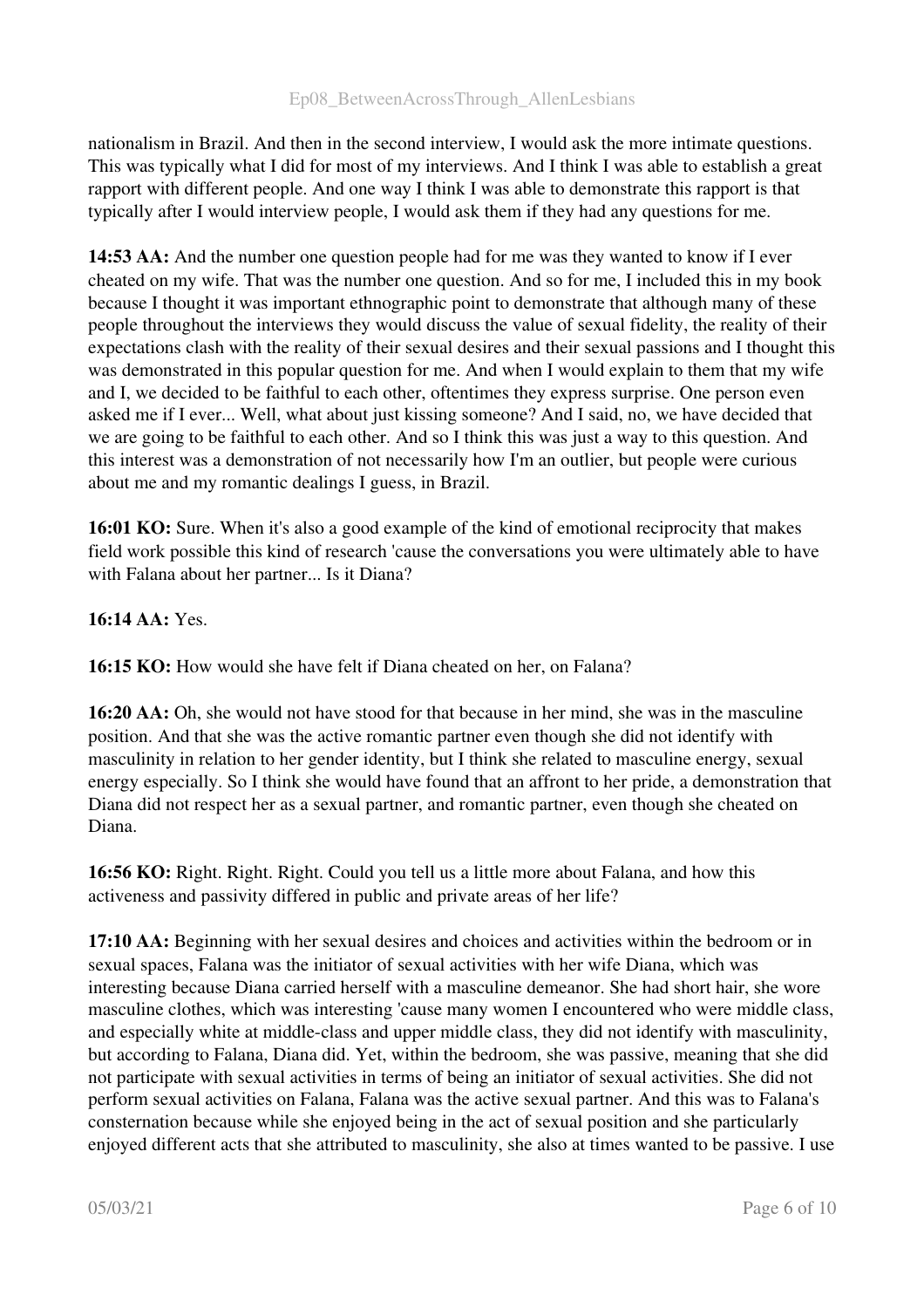the term a pillow queen. This is a term that's used within different lesbian circles to discuss women who are considered the passive sexual partner within a lesbian relationship.

18:39 KO: Is there any parallel in the context of that phrase?

18:44 AA: I don't think there is a parallel to pillow queen.

18:47 KO: Yeah.

18:48 AA: No.

18:48 KO: Okay.

18:49 AA: One could argue that the pillow queen ultimately is within the active sexual position because they are the one dictating the sexual activities and they are the ones who are in essence having sexual activities performed on them. When we talk about active-passive sexuality within heterosexual scheme, the active sexual partner, the male typically who has a penis, he is the initiator of sexual activity. He is the one who is receiving the sexual pleasure, the focus of sexual pleasure is on him. And one can make the argument that the pillow queen, and the same scenario is the one who's also receiving the sexual pleasure.

19:32 KO: So passive, but the idea of queen certainly suggest some kind of power.

19:36 AA: Right. So and this is where it gets tricky when we talk about active and passive sexuality within understanding of lesbian sexuality because who is the one who is in charge? Is the one who is receiving pleasure? Is that the one that... Typically, when we think of queens, queens give orders and they are the ones who receive people, onto them. And, in the same scenario, the pillow queen is the one who's receiving pleasure, and she's receiving it from her partner. Yet, people talk about, within lesbian spaces, lesbian sexual spaces, that the active partner is the one who is performing sexual activities.

20:17 AA: So, going back to Falana, outside the bedroom, at time she considered herself within a passive relationship, or in a passive position with Diana, because she had less money than her, they lived separately, although they were married. And when Diana would come to her house, she would do everything for her, which is what Diana was used to, because she had a servant. She had a domestic worker at her own house, so Falana would get food for her, she would get her water at night, she would take the water away, and she felt, at time, that she was in a subservient relationship with Diana. So, this is where it's interesting to talk about active and passive inside and outside the bedroom, because in their relationship there, at times, could seem like Falana was always within the active position, but the reality did not match that. And that was, at times, she was concerned about the imbalance of power in their relationship.

21:16 KO: In the Brazilian context, as a black woman, how did Falana feel about this tension in her relationship?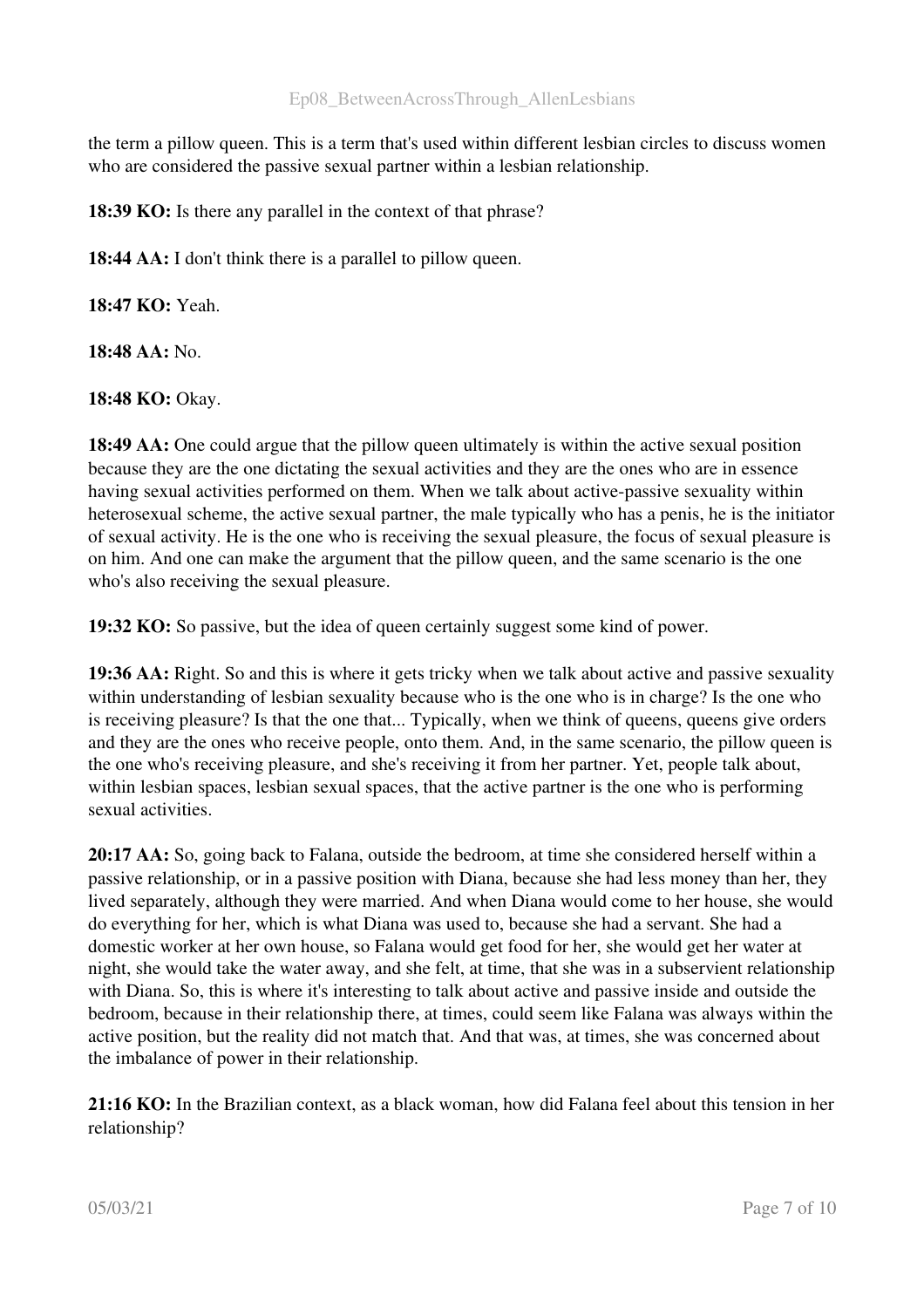21:22 AA: I think she was dissatisfied with it. And one of the ways that she was dissatisfied was because I think she was clear that people thought that Diana was the one in the masculine position, or in the active position, in their relationship, because she had a masculine demeanor. And, on top of that, she had more money than her. And, on top of that, Diana was white. So, by all appearances, there was this imbalance in their relationship. And this imbalance, this appearance of imbalance, also matched the reality of this imbalance. Yet, she also loved her, she had great affection and care for her wife, but she also thought her wife, at times, did not treat her the best.

22:09 KO: You also mention in your work that Falana, this particular interlocutor, worked in a black activist group. Why is it so important that she keeps her sexuality a secret in that particular circle, which you mentioned in your research?

22:23 AA: At times, I think it's less of a case now. But if we wanna think of the black activism, historically, from the '60s, '70s, onward, many of the black activists who are women, especially in Salvador, are women who were in relationships with other women, yet they were silent about their relationships, or maybe a few people were in the know about it, but it was not publicly known. And I think because Falana worked at a black activist organization that was not a black feminist organization or a black lesbian organization, that she felt she needed to keep her romantic life separate from her activist life, particularly because she was married to a upper middle-class white woman.

23:07 KO: Are these also in the Brazilian context seen as two different movements? Or are those two movements, in terms of sexuality and race, are they seen as compatible?

23:18 AA: I would say they are compatible, and they had similar goals. But, from my experience, especially in Salvador, most of the women who were black activists, or black feminist activists, were not in black lesbian activist spaces. There were a couple of women that I knew, who were in their 40s and 50s, who were active in both spaces, but oftentimes, there tended to be a separation between black lesbian activism and black feminist activism, because of homophobia, and specifically lesbophobia, within black activist spaces.

23:54 KO: And, from my own perspective, over the last maybe five or 10 years, Brazil has increasingly emerged as an incredible site for research. And growing number of social scientists, but also other researchers across the university, are pursuing really exciting active projects in Brazil. I would say that the terrain that you cover in your own research remains under studied, and I would love to hear your perspective. But, how does the fact that the daily lives of like Roberta and Falana are under research, how does that affect their daily lives?

24:27 AA: I think one way it affects their daily lives is that different... On a fundamental level, different resources are not funneled to black lesbian organizations. That there tends to be more money and more resources towards organizations that are led, at least within a Brazilian context, that are led by gay men, and also groups that cater more to white LGBT Brazilians. And I think one of the consequences of this lack of research is lack of funds. And why funds can be so important is because, within the Brazilian context, oftentimes, LGBT organizations and other social justiceoriented organizations have received, in the past, have received funds from the Brazilian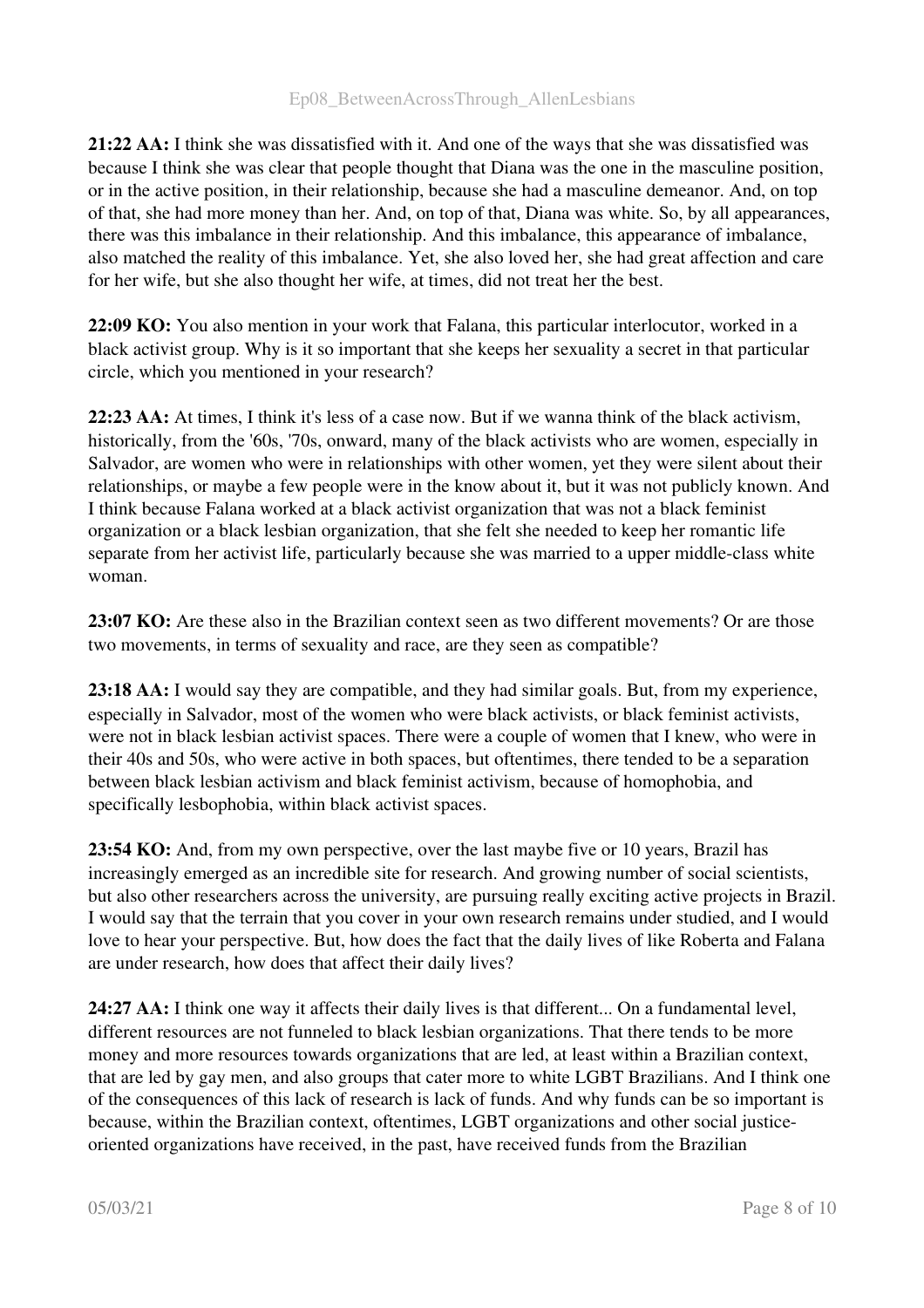government. Now, with the new regime of Jair Bolsonaro, obviously, changes have been made, and less resources, even before him, with the presidency of Michel Temer, less resources have been funneled towards LGBT organizations, which means even less resources for black lesbian organizations.

25:36 AA: Another consequence, I think, is the tumult of black lesbian organization activism is under research and understood, because one of the consequences of racism, sexism and gender inequality within the Brazilian context has been that black lesbian activists don't have a space to organize, because oftentimes they have to have other jobs, they have to provide for themselves. So, there hasn't been, at least within Salvador, where I conducted most of my research, there was such turnover while I was there, with different black lesbian organizations. So, that space to organize, that space to think, that space to dream, is not available to them. And I think research about black lesbian activism can be a way to understand their experiences, and a way to provide information for them about what has gone on, provide a historical view of black lesbian activism within Salvador, as well as within Brazil, as a whole.

25:50 KO: What do you think could be accomplished, moving forward, in terms of increased research interests, or funding? Obviously, within the current administration in Brazil, for those unfamiliar, it seems like a very difficult future that lies ahead of, particularly, these political organizations, when it comes to funding and interest, but with increased research and increased funding, what could be a political horizon that these groups could set?

27:08 AA: I think, despite the setbacks that black lesbian activism has had in Brazil, they still continue. New groups continually are established. They continue to protest, they continue to meet, they continue to participate in conferences. And so, I think having an international and transnational focus can be to the great benefit of having black lesbians around the African diaspora organized, having black lesbians around the diaspora learn from each other. And I think that has been occurring, and my hope would be that that would continue to occur, and that would grow. And I think social media has been a great way for that to occur, for people to get in touch with each other.

27:55 KO: Yeah, and I think just raising awareness, which your research and, hopefully, this conversation will advance. Thank you, so much.

28:02 AA: Great, thank you.

[music]

28:11 YR: That was Professor Kevin Lewis O'Neill, in conversation with Professor Andrea Allen, from the Department of Anthropology at the University of Toronto. On our next episode, we'll talk to Professor Austin Zeiderman, to discuss life aboard a Colombian riverboat. Please subscribe on Stitcher, Apple Podcasts, or your favorite app, so you won't miss it. This monthly podcast was brought to you by the Center for Diaspora & Transnational Studies, at the University of Toronto. I am Yana Romero. Thank you for listening and joining the conversation.

[music]